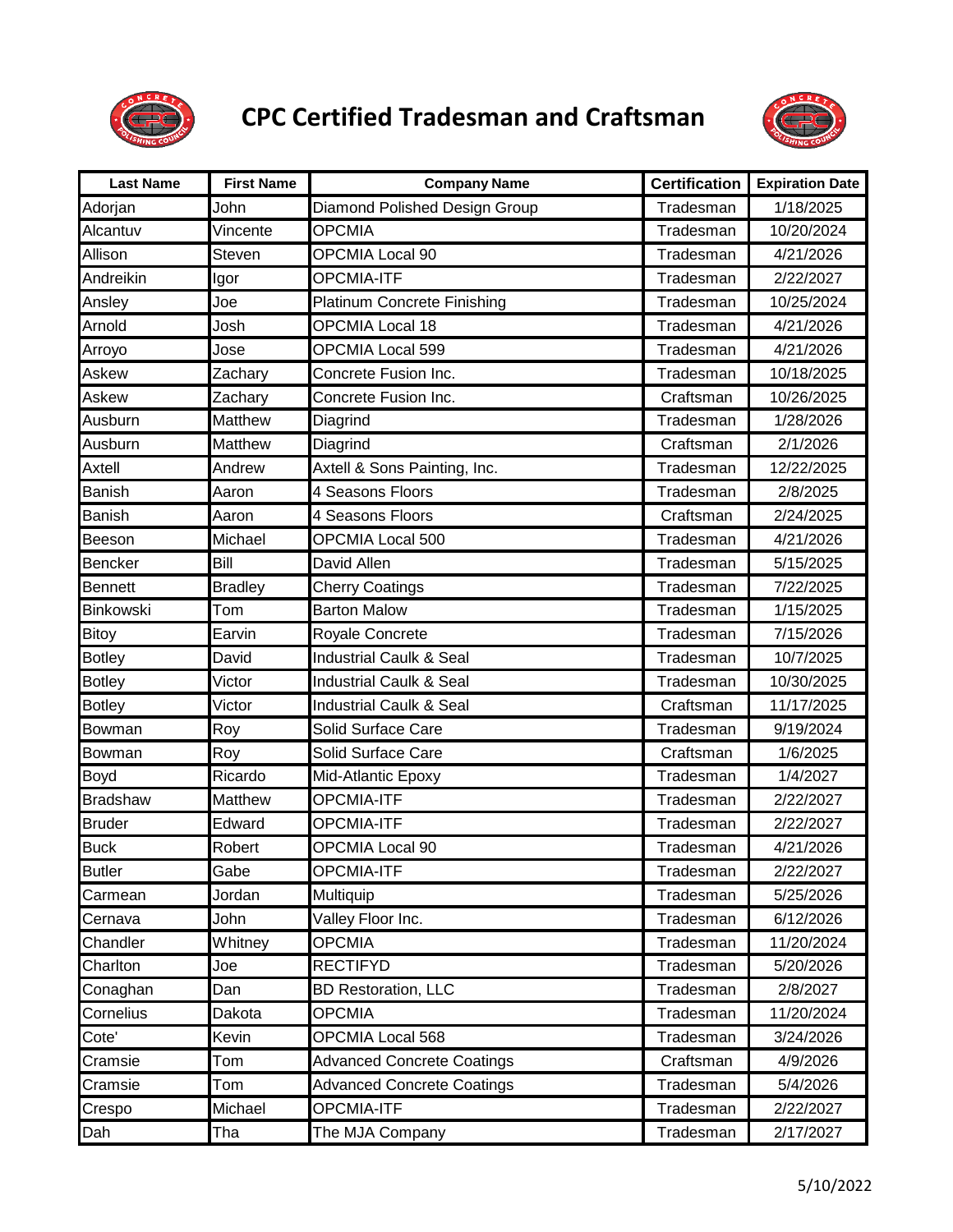| Dah              | Tha          | The MJA Company                               | Craftsman | 4/21/2027  |
|------------------|--------------|-----------------------------------------------|-----------|------------|
| Davenport        | Timothy      | Royale Concrete                               | Tradesman | 6/30/2025  |
| Davis            | Jack         | R. Brothers Waterproofing                     | Tradesman | 1/11/2025  |
| Demonte          | Nicola       | OPCMIA-ITF                                    | Tradesman | 8/2/2024   |
| Detmayer         | <b>Bob</b>   | <b>National Concrete Polishing</b>            | Tradesman | 4/22/2025  |
| Dickinson        | Ryan         | <b>Custom Concrete Creations</b>              | Tradesman | 8/21/2024  |
| <b>DiJulius</b>  | <b>Barry</b> | OPCMIA Local 404                              | Tradesman | 3/24/2026  |
| <b>DiJulius</b>  | <b>Barry</b> | <b>OPCMIA Local 404</b>                       | Craftsman | 12/13/2026 |
| Dolezalik        | <b>Steve</b> | ModernCrete                                   | Tradesman | 10/28/2024 |
| <b>Dolezalik</b> | <b>Steve</b> | ModernCrete                                   | Craftsman | 10/30/2024 |
| Drabczyk         | Lance        | Jon-Don                                       | Tradesman | 5/30/2024  |
| Dubois           | Jean Louis   | Concrete Fusion Inc.                          | Tradesman | 10/16/2025 |
| <b>Dubois</b>    | Jean Louis   | Concrete Fusion Inc.                          | Craftsman | 10/26/2025 |
| Eaglefeathers    | Moke         | <b>OPCMIA Local 633</b>                       | Tradesman | 3/24/2026  |
| Faimanifo        | David        | <b>Industrial Caulk &amp; Seal</b>            | Tradesman | 2/11/2027  |
| Farley           | <b>Steve</b> | Polished 3 LLC                                | Tradesman | 7/8/2025   |
| Farmer           | <b>Brian</b> | OPCMIA Local 633                              | Tradesman | 3/24/2026  |
| Fernandez        | Hugo         | OPCMIA Local 600                              | Tradesman | 4/21/2026  |
| Fiddelke         | Jonny        | Adapt Build Group Inc                         | Tradesman | 1/27/2026  |
| Fierros          |              | Gregory Brian OPCMIA Local 783                | Tradesman | 3/24/2026  |
| Figley           | Robert       | <b>OPCMIA Local 886</b>                       | Tradesman | 4/21/2026  |
| Figueroa         | Gamalier     | FV Group Corp                                 | Tradesman | 7/3/2025   |
| Figueroa         | Gamalier     | FV Group Corp                                 | Craftsman | 7/11/2025  |
| Finch            | Stephen      | <b>Redimere Surface Solutions</b>             | Tradesman | 7/28/2025  |
| Finn             | Frank        | <b>OPCMIA Local 528</b>                       | Tradesman | 4/21/2026  |
| Fitzroy          | James        | <b>OPCMIA Local 526</b>                       | Tradesman | 3/24/2026  |
| Frantantoni      | Vincent      | <b>OPCMIA Local 29</b>                        | Tradesman | 3/24/2026  |
| Frazier          | Kijuan       | Michael Flooring, Inc.                        | Tradesman | 3/1/2026   |
| Garza            | Eloy         | <b>Redimere Surface Solutions</b>             | Tradesman | 7/30/2025  |
| Gebers           | Marvin       | OPCMIA Local 797                              | Tradesman | 3/24/2026  |
| Giblin           | Casey        | David Allen Company                           | Tradesman | 2/16/2026  |
| Gonzalez         | Israel       | <b>Advanced Concrete Coatings</b>             | Tradesman | 5/22/2026  |
| Gonzalez         | Israel       | <b>Advanced Concrete Coatings</b>             | Craftsman | 5/27/2026  |
| Gonzalez         | Hector       | <b>Surfacing Solutions</b>                    | Tradesman | 6/25/2026  |
| Green            | Issac        | <b>Durable Surfaces</b>                       | Tradesman | 3/7/2027   |
| Green            | Isaac        | <b>Durable Surfaces</b>                       | Craftsman | 3/24/2027  |
| Griffith         | Richard      | OPCMIA Local 500/600                          | Tradesman | 4/21/2026  |
| Gustafson        | Mike         | <b>Platinum Concrete Finishing</b>            | Tradesman | 10/16/2024 |
| Gutierrez        | William      | Modern Day Concrete                           | Tradesman | 12/7/20205 |
| Hage             | Matthew      | The Concrete Guy/ Minnesota Concrete Polishin | Tradesman | 1/15/2027  |
| Hage             | Matthew      | The Concrete Guy/ Minnesota Concrete Polishir | Craftsman | 2/9/2027   |
| Hage             | Matthew      | The Concrete Guy                              | Craftsman | 2/9/2027   |
| Haines           | Rory         | OPCMIA Local 132                              | Tradesman | 4/21/2026  |
| Hall             | Alex         | David Allen Company                           | Tradesman | 2/16/2026  |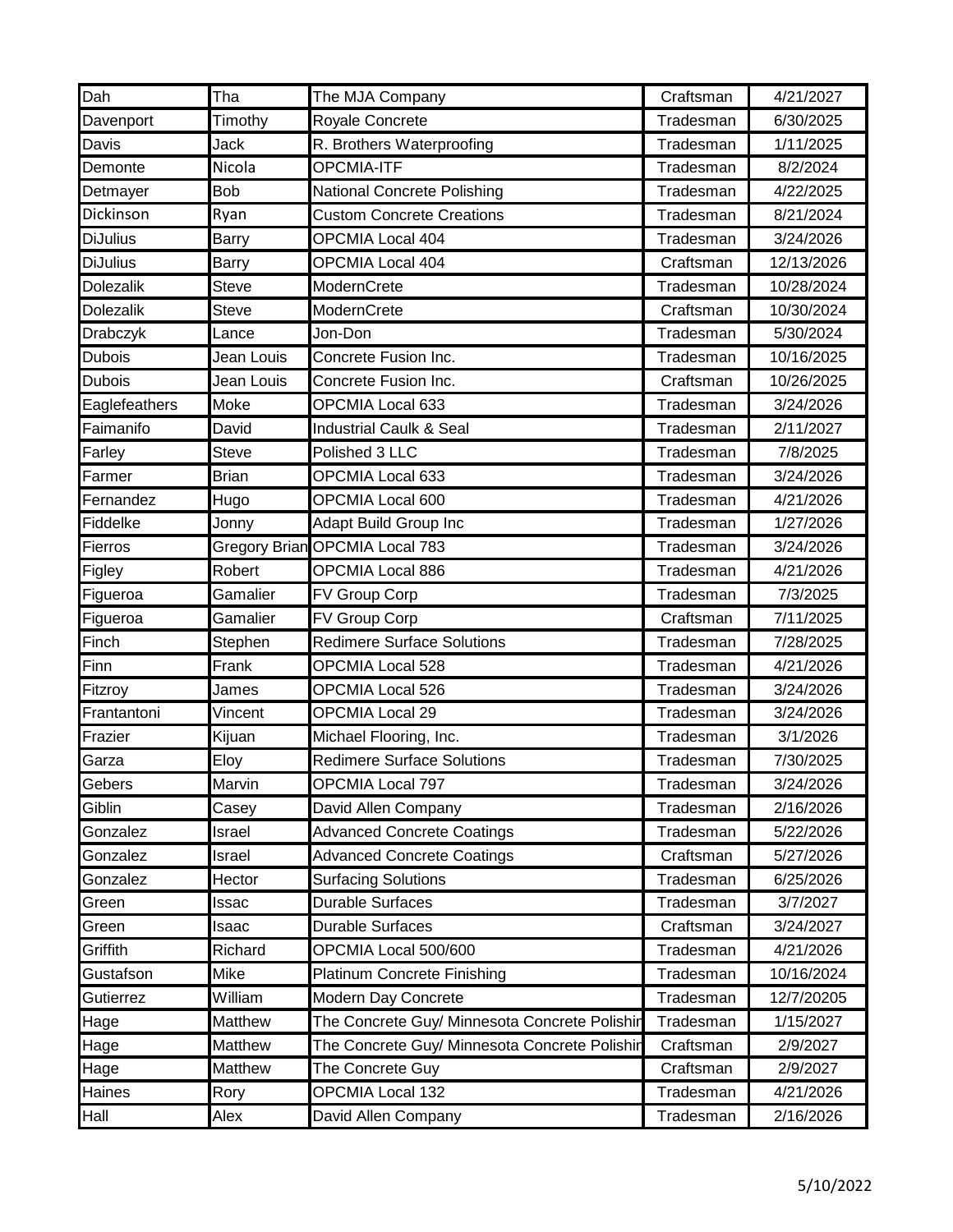| Halverson               | Shawn       | <b>Surfacing Solutions</b>                 | Craftsman | 4/3/2025   |
|-------------------------|-------------|--------------------------------------------|-----------|------------|
| Hanson                  | Keenan      | <b>Custom Concrete Creations</b>           | Tradesman | 8/22/2024  |
| Hanson                  | Tyler       | <b>Custom Concrete Creations</b>           | Tradesman | 8/22/2024  |
| Haywood                 | awrence     | Haywood Floor Covering Inc.                | Tradesman | 3/25/2025  |
| Haywood                 | Lawrence    | Haywood Floor Covering Inc.                | Craftsman | 4/17/2025  |
| Haywood                 | Christopher | Haywood Floor Covering Inc.                | Tradesman | 5/20/2025  |
| <b>Hazelett</b>         | Jeff        | <b>Midwest Flooring Concepts</b>           | Tradesman | 1/27/2027  |
| Hyde                    | Ryan        | <b>Barton Malow</b>                        | Tradesman | 1/13/2025  |
| Jackson                 | Jason       | <b>Advanced Concrete Coatings</b>          | Craftsman | 3/21/2025  |
| Jackson                 | Jason       | <b>Advanced Concrete Coatings</b>          | Tradesman | 3/7/2026   |
| Jackson                 | Jason       | <b>Advanced Concrete Coatings</b>          | Craftsman | 3/21/2026  |
| Jaillet                 | Andrew      | <b>CRJ Construction Co.</b>                | Tradesman | 11/14/2024 |
| Johnson                 | Brian       | <b>ACE/AVANT Concrete Construction Co.</b> | Tradesman | 10/2/2024  |
| Johnson                 | Jessie      | Mid America Concrete Surfacing             | Tradesman | 10/19/2026 |
| Johnson                 | Jessie      | Mid America Concrete Surfacing             | Craftsman | 11/11/2026 |
| Johnson                 | Kenn        | <b>OPCMIA Local 528</b>                    | Tradesman | 4/21/2026  |
| Johnson                 | William     | Royale Concrete                            | Tradesman | 9/14/2024  |
| Johnson                 | William     | Royale Concrete                            | Craftsman | 9/14/2024  |
| Kadokura                | Yutaka      | Eight Co., Ltd                             | Tradesman | 5/21/2026  |
| Kadokura                | Yutaka      | Eight Co., Ltd                             | Craftsman | 5/27/2026  |
| Kendall                 | Jeremy      | OPCMIA Local 555                           | Tradesman | 3/24/2026  |
| <b>Kerstens</b>         | Anthony     | <b>OPCMIA-ITF</b>                          | Tradesman | 3/18/2026  |
| Kilgore                 | Chris       | <b>Industrial Caulk &amp; Seal</b>         | Tradesman | 10/16/2025 |
| Kilgore                 | Chris       | <b>Industrial Caulk &amp; Seal</b>         | Craftsman | 11/17/2025 |
| Kitchens II             | Andrew      | <b>OPCMIA Local 132</b>                    | Tradesman | 4/21/2026  |
| Kossak                  | Geoffrey    | <b>OPCMIA Local 555</b>                    | Tradesman | 4/21/2026  |
| Kristoff                | Brian       | <b>OPCMIA Local 692</b>                    | Tradesman | 3/24/2026  |
| Lanni                   | Benny       | OPCMIA Local 514                           | Tradesman | 4/21/2026  |
| Ledger-Kalen            | Jessica     | Royale Concrete                            | Tradesman | 7/17/2024  |
| Lee                     | Kang        | Desco Coatings of Alberta Ltd.             | Tradesman | 3/28/2025  |
| Lee                     | Kane        | Desco Coatings of Alberta Ltd.             | Craftsman | 4/4/2025   |
| Lee                     | Peter       | OPCMIA Local 630                           | Tradesman | 3/24/2026  |
| Leong                   | Alex        | The MJA Company                            | Tradesman | 4/12/2026  |
| Longbrake               | Tony        | OPCMIA-ITF                                 | Tradesman | 8/1/2024   |
| Lucas                   | Cal         | Industrial Caulk & Seal                    | Tradesman | 4/7/2027   |
| Lupfer                  | Tom         | <b>RECTIFYD</b>                            | Tradesman | 6/2/2024   |
| Mackie                  | James       | OPCMIA Local 132                           | Tradesman | 4/21/2026  |
| Madrid                  | Gabriel     | OPCMIA Local 526                           | Tradesman | 4/21/2026  |
| Magat                   | John        | Desco Coatings of Alberta Ltd.             | Tradesman | 3/29/2025  |
| Magat                   | Ramon       | Desco Coatings of Alberta Ltd.             | Tradesman | 3/29/2025  |
| Magat                   | Ramon       | Desco Coatings of Alberta Ltd.             | Craftsman | 4/4/2025   |
| <b>Maltz</b>            | Jerry       | All the Marbles, Inc.                      | Tradesman | 1/18/2026  |
| <b>Martinez Morales</b> | Jacinto     | <b>OPCMIA</b>                              | Tradesman | 10/20/2024 |
| Martz                   | Kyle        | OPCMIA-ITF                                 | Tradesman | 2/22/2027  |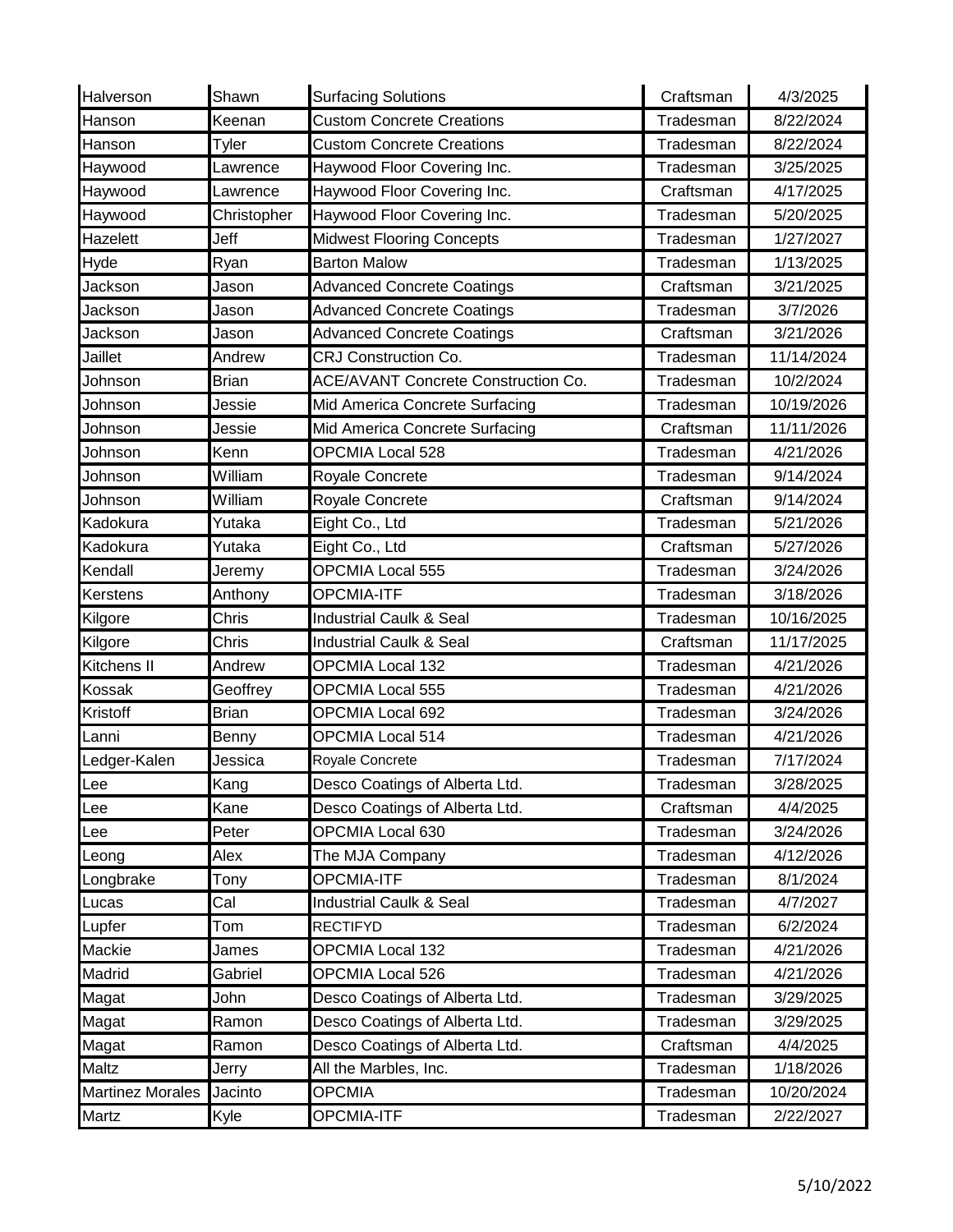| Matson        | Zachary      | <b>ACE/AVANT Concrete Construction Co.</b> | Tradesman | 9/5/2024   |
|---------------|--------------|--------------------------------------------|-----------|------------|
| Matson        | Zachary      | <b>ACE/AVANT Concrete Construction Co.</b> | Craftsman | 2/9/2027   |
| Matson        | Zachary      | <b>ACE AVANT</b>                           | Craftsman | 2/9/2027   |
| Medina        | Freddy       | <b>OPCMIA Local 797</b>                    | Tradesman | 3/24/2026  |
| Moore         | <b>Brian</b> | <b>OPCMIA</b>                              | Tradesman | 10/20/2024 |
| Moore         | Dalton       | <b>Artistic Concrete</b>                   | Tradesman | 10/22/2024 |
| Mora          | Mike         | <b>OPCMIA</b>                              | Tradesman | 10/20/2024 |
| Moreno        | Rigoberto    | OPCMIA Local 500/600                       | Tradesman | 4/21/2026  |
| Morowit       | David        | Pacific Decorative Concrete, Inc.          | Tradesman | 11/9/2024  |
| <b>Morris</b> | Craig        | <b>ARDEX Americas</b>                      | Tradesman | 1/26/2027  |
| <b>Neal</b>   | Ryan         | <b>SBR Concrete Polishing</b>              | Tradesman | 2/17/2025  |
| Nelson        | Timothy      | OPCMIA-ITF                                 | Tradesman | 3/19/2026  |
| <b>Norris</b> | Matt         | Preferred Global inc.                      | Tradesman | 3/16/2026  |
| Oakes         | Eddie        | ACE/AVANT Concrete Construction Co.        | Tradesman | 10/2/2024  |
| Ocampo        | Evaristo     | OPCMIA Local 502                           | Tradesman | 4/21/2026  |
| Onusic        | Kaylen       | National Concrete Polishing                | Tradesman | 12/4/2025  |
| Onusic        | Kaylen       | National Concrete Polishing                | Craftsman | 12/4/2025  |
| Pansa         | Gregg        | <b>Redimere Surface Solutions</b>          | Tradesman | 7/27/2025  |
| Paschall      | Jeffery      | <b>Brownstone Concrete Surfaces</b>        | Tradesman | 10/26/2025 |
| Paw           | Piotr        | The MJA Company                            | Tradesman | 3/24/2027  |
| Paw           | Piotr        | The MJA Company                            | Craftsman | 4/21/2027  |
| Perea         | Anthony      | Vigil Industrial Protection                | Tradesman | 3/30/2025  |
| Perea         | Anthony      | Vigil Industrial Protection                | Craftsman | 4/21/2025  |
| Petracci      | Robert       | OPCMIA Local 592                           | Tradesman | 4/21/2026  |
| Plowman       | Cale         | Concrete Expressions, LLC                  | Tradesman | 10/3/2024  |
| Plowman       | Cale         | Concrete Expressions, LLC                  | Craftsman | 10/15/2024 |
| Quin          | Jonathan     | <b>OPCMIA-ITF</b>                          | Tradesman | 2/22/2027  |
| Quiroz        | Miguel       | <b>OPCMIA Local 797</b>                    | Tradesman | 3/24/2026  |
| Read          | Tina         | <b>OPCMIA</b>                              | Tradesman | 11/20/2024 |
| Redmond       | William      | OPCMIA Local 534                           | Tradesman | 3/24/2026  |
| Ridlen        | Lucas        | Royale Concrete                            | Tradesman | 9/5/2024   |
| Ridlen        | Lucas        | Royale Concrete                            | Craftsman | 9/5/2024   |
| Roach         | Neil         | <b>Redimere Surface Solutions</b>          | Tradesman | 7/22/2025  |
| Roach         | John         | <b>Redimere Surface Solutions</b>          | Tradesman | 7/24/2025  |
| Roach         | Neil         | <b>Redimere Surface Solutions</b>          | Craftsman | 10/1/2025  |
| Safford       | Matt         | <b>Custom Concrete Creations</b>           | Tradesman | 8/26/2024  |
| Sanchez       | Hugo         | <b>Redimere Surface Solutions</b>          | Tradesman | 7/24/2025  |
| Spencer       | Corey        | ACE/AVANT Concrete Construction Co.        | Tradesman | 9/6/2024   |
| Spencer       | Corey        | ACE/AVANT Concrete Construction Co.        | Craftsman | 2/9/2027   |
| Spencer       | Corey        | <b>ACE AVANT</b>                           | Craftsman | 2/9/2027   |
| <b>Steele</b> | Eric         | <b>OPCMIA Local 18</b>                     | Tradesman | 3/24/2026  |
| Toben         | Justin       | Royale Concrete                            | Tradesman | 9/3/2024   |
| Toben         | Justin       | Royale Concrete                            | Craftsman | 9/6/2024   |
| Tort          | Saw Luh      | The MJA Company                            | Tradesman | 2/22/2027  |